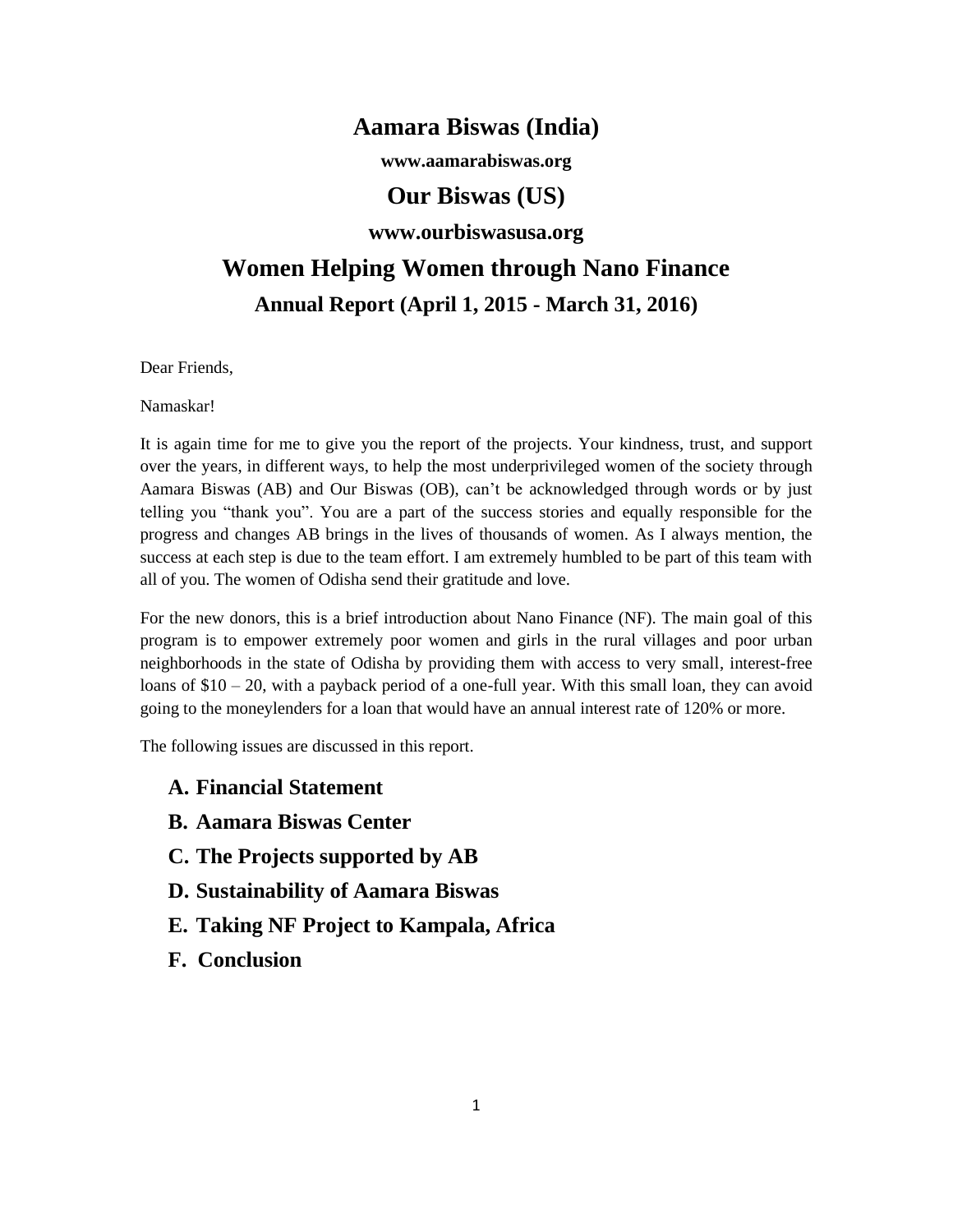### **A. Financial Statement**

From the Contribution for 2015-16

The following amount was directly transferred from OB account (US) to AB account (Odisha, India)

| Date                         | Transfer | Receive  |
|------------------------------|----------|----------|
| August 5, 2015               | \$13,000 | \$12,990 |
| November 19, 2015            | \$21,000 | \$20,990 |
| January 20, 2016             | \$8,000  | \$7,990  |
| February 2, 2016             | \$2,000  | \$1,993  |
| Total                        | \$44,000 | \$43,963 |
| <b>Expense Details</b>       |          |          |
| 1. Nano Finance              |          | \$7,780  |
| 2. Aamara Biswas Center      |          | \$30,790 |
| 3. Sanitary Napkin Unit      |          | \$1,235  |
| 4. Salaries for six months   |          | \$1,950  |
| 5. Travel                    |          | \$490    |
| 6. Other Expenses            |          |          |
| <b>Auditor and Architect</b> |          | \$95     |
| Grand Total of all Expenses  |          | \$42,340 |

### **B. The Aamara Biswas Center (AB Center)**

The construction of the AB Center was possible only due to your financial support. Last year, some donors specifically donated towards buying the land and building the Center. It is a dream come true for the women of AB. The center is situated in an interior village of Jagatsingpur district of Eastern Odisha. It is a 1200 square feet, one-story building with a veranda that adds an extra 600 square feet working area for the future. The women take pride and feel the Center belongs to them. The entire team worked day and night to finish the center in less than four months in extremely hot weather. In the beginning of May, the Jagatsingpur Training/Production unit and Sanitary Napkin unit have moved to the Center from the rental place. The rental money saved currently is being used for another training center in the Fisherman's villages.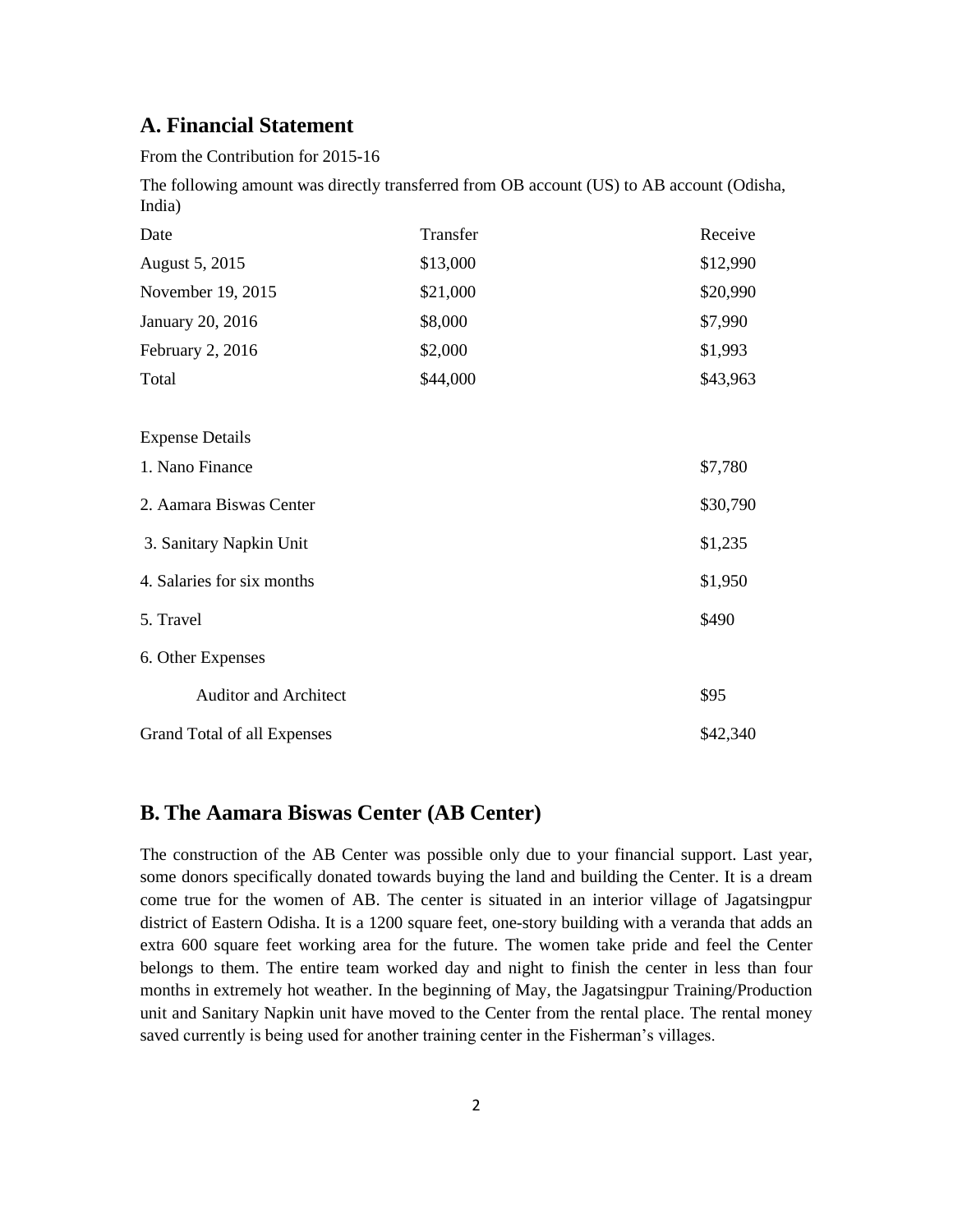### **C. The Projects Supported by AB**

#### **Nano Finance Project**

There is a great demand for the expansion of the NF project. We expand it according to our yearly budget. AB does not advertise its activities. The coordinators try their best to give loans to the women who are really in need. We encourage the women to take loans only 5 or 6 times, and then give other women a chance to take loans to improve their living condition. The loans are also given on first-come, first-served basis. Currently, AB is working in more than 80 villages. In December 2016, AB is planning to take the NF project to a very difficult and very poor tribal area of the Klahanie district of Odisha. There is a student group very keen to partner with AB to start this project. They will also contribute a nominal amount towards this project. I am looking forward to meeting these women and working with the students.

#### **Sanitary Napkin Unit**

The Sanitary Napkin Unit moved to the AB Center last May. As a result, AB saved the rental money, which was a big financial strain on the budget. AB started this project in February 2015. It is a difficult project to sustain in a short time period. At the same time, it is a very important project to support the women's health. It is encouraging to see how, in just one year, the women have become aware of the importance of using disposable sanitary napkins. Once they use it, they don't want to go back to the old style. The price of the pads must be affordable. I remember, at the beginning, how difficult and embarrassing it was for the girls and women to discuss the sanitary napkins and the related health problems. Now they discuss it openly and give their opinions about how to make better quality napkins, but sell them at an affordable price. This is a great advance for women's health.

#### **Training and Production Units**

**The Jagatsingpur Training and Production Unit** moved to the new AB Center last May. As a result, we have saved the rent we were paying before. This unit has trained more than 125 girls. The training course is for six months, at the end of which, students receive a certificate. Many of the girls have started their own business. Also, the unit provides livelihood to more than 60 women who make garments that AB markets. AB splits the profit equally. In the old center, due to the small space, only 15 girls could be trained. Now more than 25 girls can be trained at the same time. Currently 21 girls are being trained.

**The Noliasahi Training Center** started last April in a small room. Currently, 15 girls are enrolled. The rent we have saved from the Jagatsingpur Training and Production unit is being used for the teacher's salary and the rent.

**Purusottampur Training/Production Center:** In December 2010, AB took over this training/production center that was not functioning due to lack of funds. AB gave more than \$6,000 to buy raw materials. Currently, this center is running smoothly, giving training, and also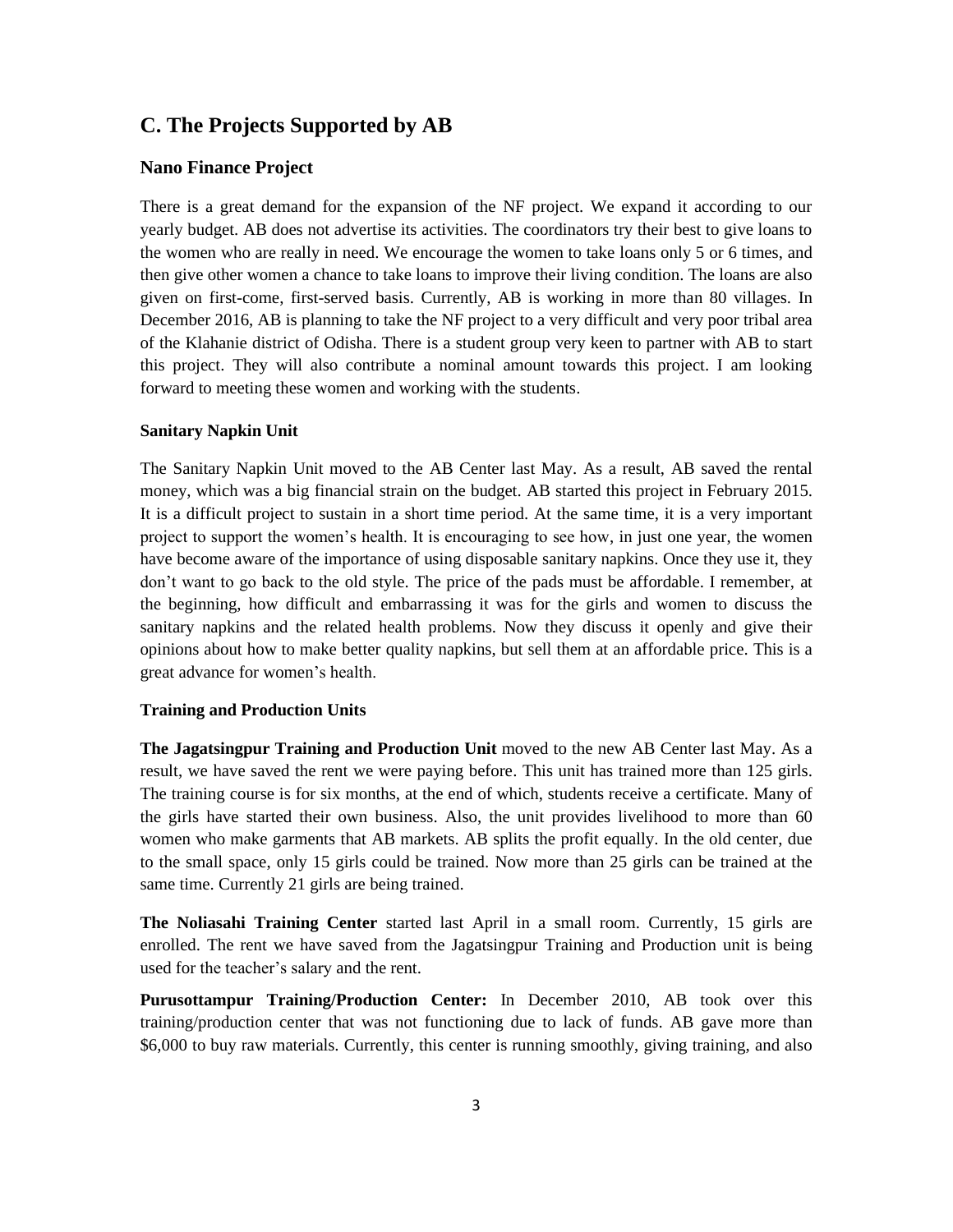providing livelihood to many women/girls from the surrounding villages; the women are making ladies' garments. AB does not give any more financial support to this center.

#### **Drinking Water Filter Project**

AB started this project by buying 555 filters. It has expanded to 1,360 filters. AB is not investing additional funds for this project. New filters are purchased by recirculating the originally-invested money. The coordinator regularly maintains the filters by replacing the parts.

### **D. Sustainability of Aamara Biswas and Supported projects**

Sustainability of the organization and the projects are a major concern to all of us. Of course the organization will continue to sustain until it gets the financial support from the kind donors and by the coordinators who work sincerely and unselfishly for the organization.

The beauty of the NF project is that it can sustain by recirculating the returned money from the women. It can expand depending on the new support AB gets from the donors every year.

In the case of the training and production units, the profit from the Jagatsingpur Training/Production unit takes care of the teacher's salaries and travel expenses of the coordinator. The student's registration money and monthly fees take care of maintaining the sewing machines. The unit is now self-sustained.

The teacher's salary and the rent of the new training unit in the fisherman's village comes from the rental money saved by moving the Jagatsingpur training/production unit to the new AB center.

In the case of Sanitary Napkin unit, AB manages to maintain the machines, pay the electricity and diesel bills, pay the coordinators and the girls their wages, and manages the small expenses by selling the pads. But, we need additional funding to buy the raw materials for the sanitary napkins. In a few years, this project will not only bring better health to the women, but also provide sanitary napkins to many girls/women at an affordable cost in the rural/urban areas of Odisha.

Even with donations, if the women don't have the feeling of ownership and love for the organization, the organization can sustain only for a few years and will slowly close down. Hopefully with their trust and love, AB will exist for ten or more years and empower the most under privileged women of the societies.

### **F. Taking NF concept to Kampala, Africa**

Last April, AB took the NF concept to Kampala, in collaboration with the Clover Foundation, a USA-based nonprofit organization. In only a few months, most of the women have returned their loans and have taken a second time loan to expand their small trades.